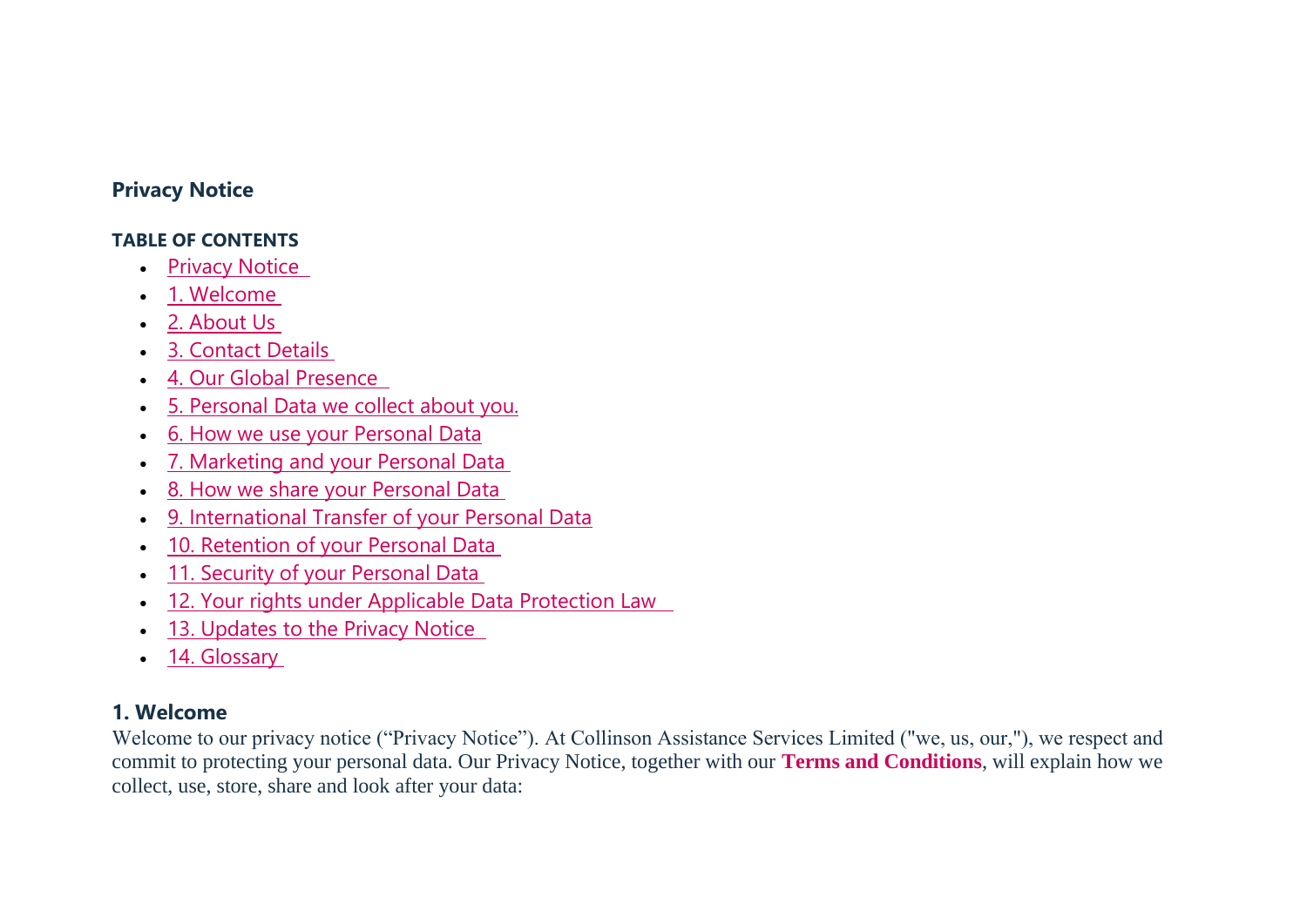- 1. When you visit or use our website to register and book for Covid-19 Testing, or
- 2. If you use any of our products, services and or applications (together "services").

For ease, we have divided our Privacy Notice into sections. At the end of our Privacy Notice, we have also included a Glossary to explain some of the terms mentioned.

#### **2. About Us**

Collinson Assistance Services Limited is a company registered in England and Wales with company number 11908215 and offices in Cutlers Exchange, 123 Houndsditch, London, EC3A 7BU, United Kingdom, and a subsidiary of the Collinson Group Limited (the "Collinson Group").

Under Applicable Data Protection Law, we are the Controller of your Personal Data we process.

### **3. Contact Details**

The Collinson Group has appointed a Group Data Protection Officer ("DPO"). If you would like to contact the DPO or the Data Protection Team please contact us by email at **[Dataprotectionteam@collinsongroup.com.](mailto:Dataprotectionteam@collinsongroup.com)**

### **4. Our Global Presence**

We are a company with a global presence and must meet many data protection and privacy law requirements in the countries we operate. Therefore, to stay consistent and comply with all relevant laws we apply the highest standard of data protection and privacy laws, the General Data Protection Regulation (GDPR).

#### **5. Personal Data we collect about you.**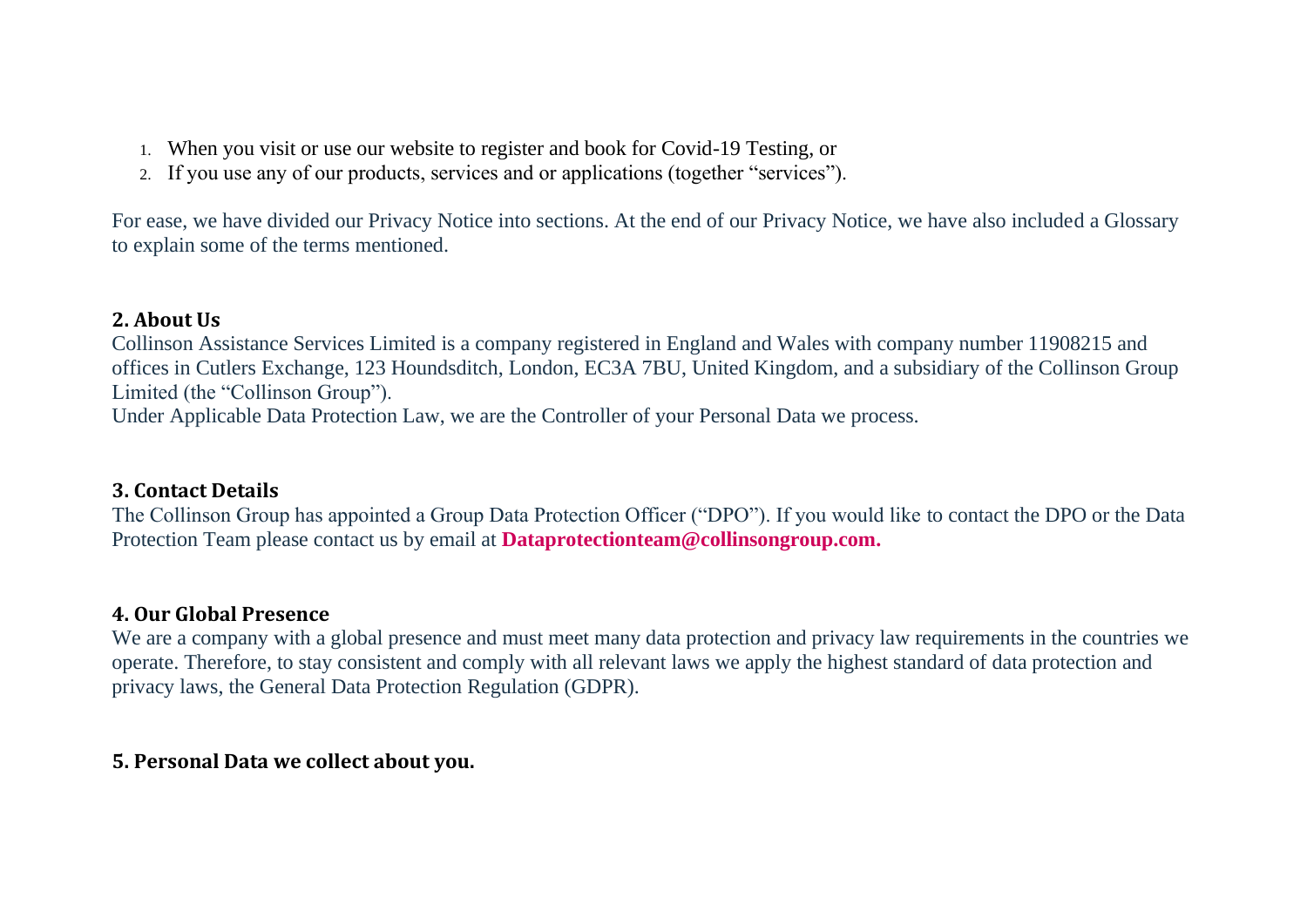If you have any pre-existing medical conditions or concerns such as vulnerabilities, you can discuss this with the nurse at your testing location. The nurse will only use the information you share to provide direct care and will always remain confidential. If the nurse needs your medical consent to care for you, they will get this from you at the time.

We will collect your **Personal Data** from:

- You e.g. when you reach out to us, either online or via email, mobile, phone or post, or in person and you provide us with your details for a Covid-19 test.
- Your devices e.g. when you visit or use our Website.
- Cookies we use on our websites to offer you personalised experiences.
- From testing location

| <b>Purpose</b>                                  | <b>Type of Personal Data</b>                                                                                                                                    |
|-------------------------------------------------|-----------------------------------------------------------------------------------------------------------------------------------------------------------------|
|                                                 | Name, email address, telephone number, mobile number, address                                                                                                   |
|                                                 | your customer username or number, password, sample number,                                                                                                      |
|                                                 | Passport number, passport issuing country; nationality; ethnicity; gender; NHS<br>number (if known and applicable)                                              |
|                                                 | Payment method used, credit and debit card, bank details                                                                                                        |
| Data collected to register and take the<br>test | Any Personal Data you provide us when you contact us. We also record your calls<br>with us. We collect and store all copies of emails sent.                     |
|                                                 | Medical data that directly relate or may prevent you from undertaking the Covid-19<br>testing.<br>Test method (e.g. PCR)<br>Test result (i.e. COVID-19 +ve/-ve) |
|                                                 | Genetic data (genetic swabs)                                                                                                                                    |

Different testing types will need slightly different details. Your Personal Data we may collect is outlined in the table below.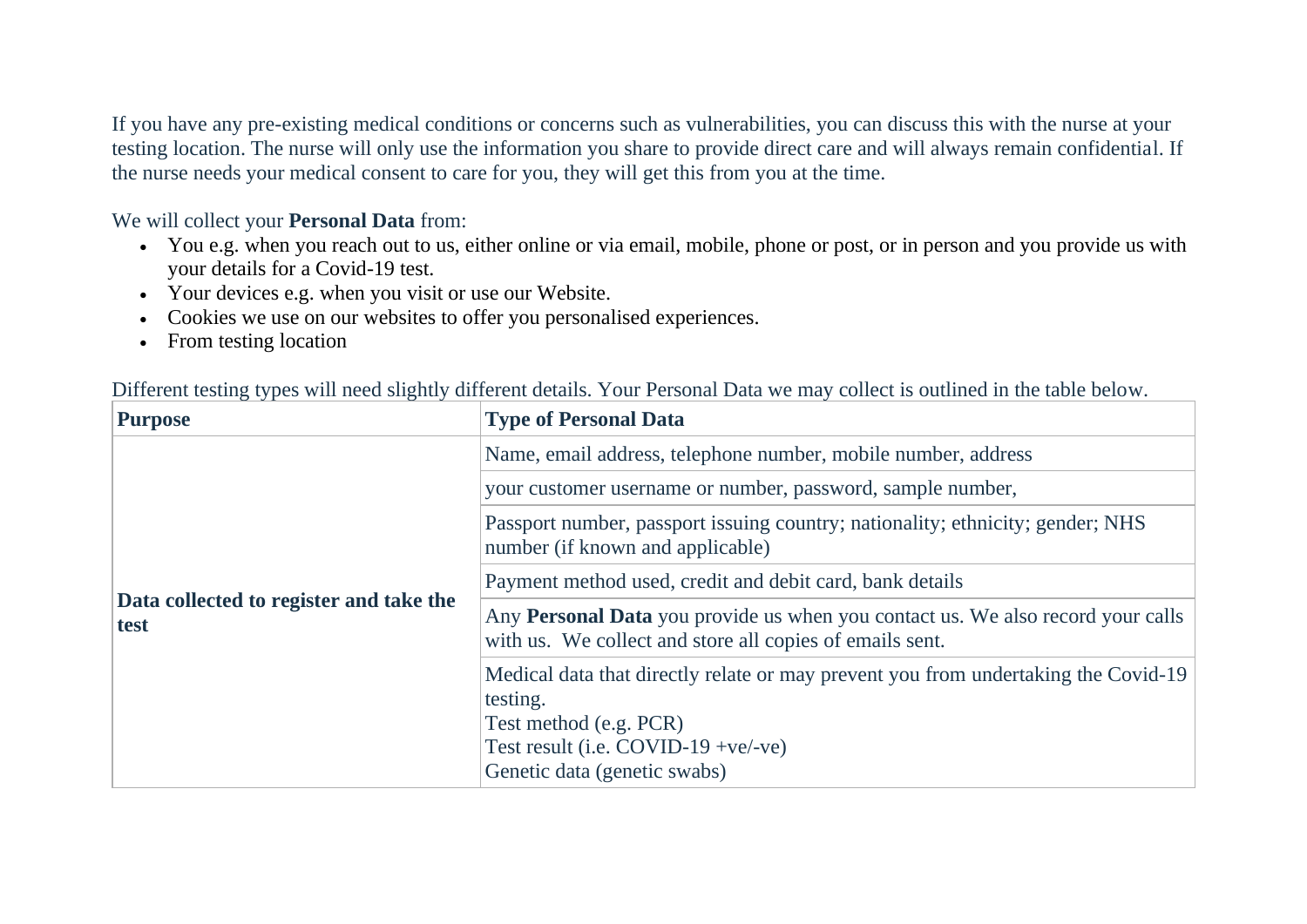|                                                                     | Sample taken date<br>Sample type<br><b>Result date</b><br>Name of laboratory                                                                                                                                                                                                                                                                        |
|---------------------------------------------------------------------|-----------------------------------------------------------------------------------------------------------------------------------------------------------------------------------------------------------------------------------------------------------------------------------------------------------------------------------------------------|
|                                                                     | Device details: Traffic information, IP address, time of access, date of access,<br>location, web pages visited, device identifiers.                                                                                                                                                                                                                |
|                                                                     | Website use data. Please see our cookie policy.                                                                                                                                                                                                                                                                                                     |
| <b>Specific data required from Passengers</b><br>arriving to the UK | Vaccination status and details<br>Date of departure to the UK<br>Date of arrival to UK<br>Coach number<br>Flight number<br>Vessel name (as appropriate)<br>The country or territory you travelled from when you arrived in the UK, and any<br>country or territory you transited through as part of that journey and associated<br>dates of travel. |
| <b>Marketing and Advertising Purpose</b>                            | Your marketing preferences and responses to our direct marketing, e.g. when and if<br>you have open, read and deleted our marketing emails, links clicked in marketing<br>emails.                                                                                                                                                                   |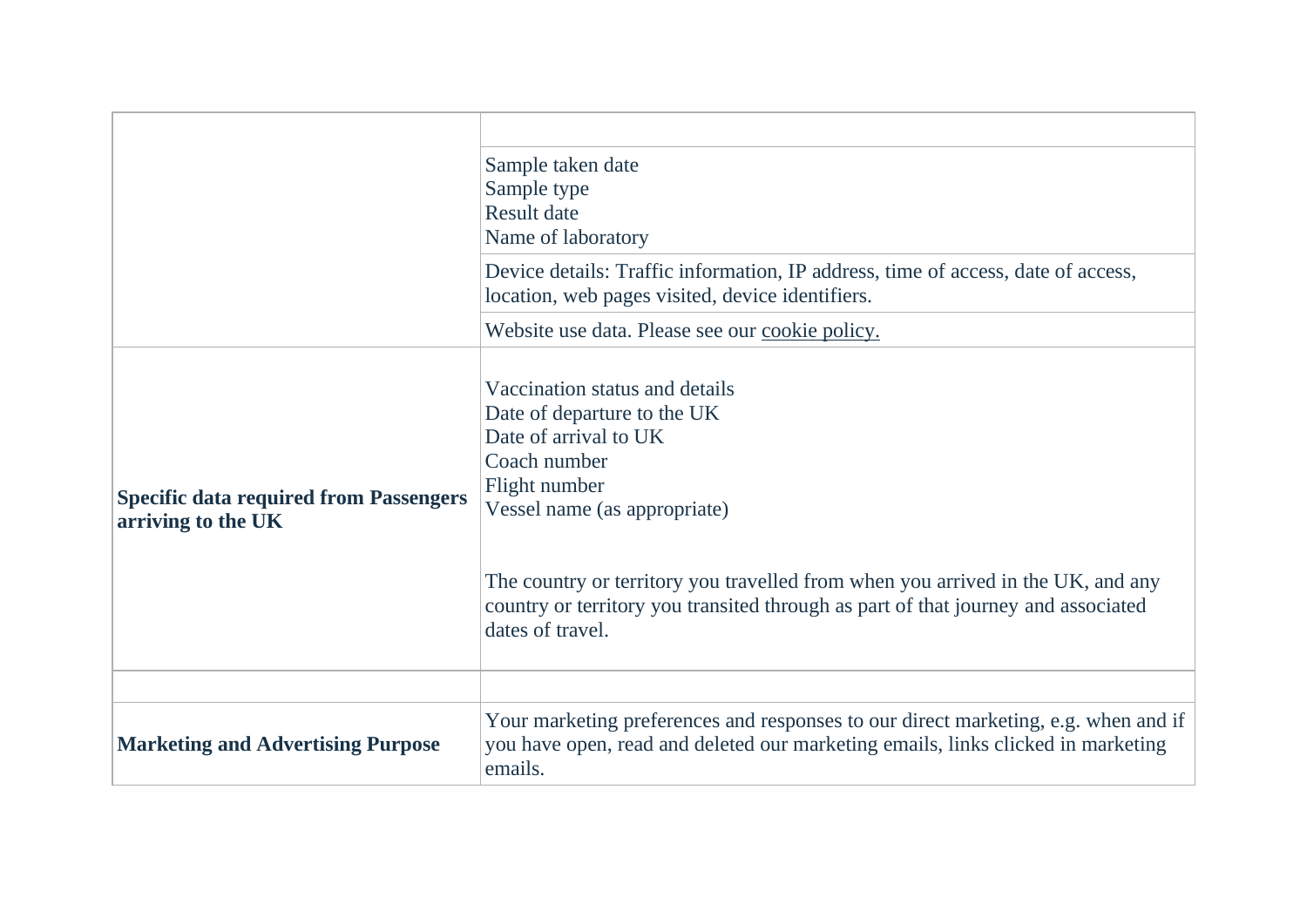If the parent or guardian has granted consent, we will undertake a Covid-19 test on your child.

#### **6. How we use your Personal Data**

We will use your **Personal Data** in the following circumstances:

- To perform a contract, we have with you (Terms and conditions to allow us to carry out the test) or about to enter with you.
- For our Legitimate Interest (or those of another company), but only when your rights and freedoms do not override our legitimate interest. Our legitimate interest is, to help us improve our services and products and to obtain feedback from you.
- to comply with a legal and regulatory obligation.
- Where we have your consent:
	- 1. for direct marketing from Collinson or a third party

Special Category Data is processed under the following additional legal basis:

- to comply with our legal obligation.
- Necessary for reasons of public interest in the area of public health, such as protecting against serious cross-border threats to health.

The table outlines the lawful basis we can rely on to process your Personal Data.

| <b>What we use your information for</b>              | <b>Legal basis</b>                                                  |
|------------------------------------------------------|---------------------------------------------------------------------|
| Confirming the appointment to the regional test site | To perform a contract, we have with you or about to enter with you. |
|                                                      |                                                                     |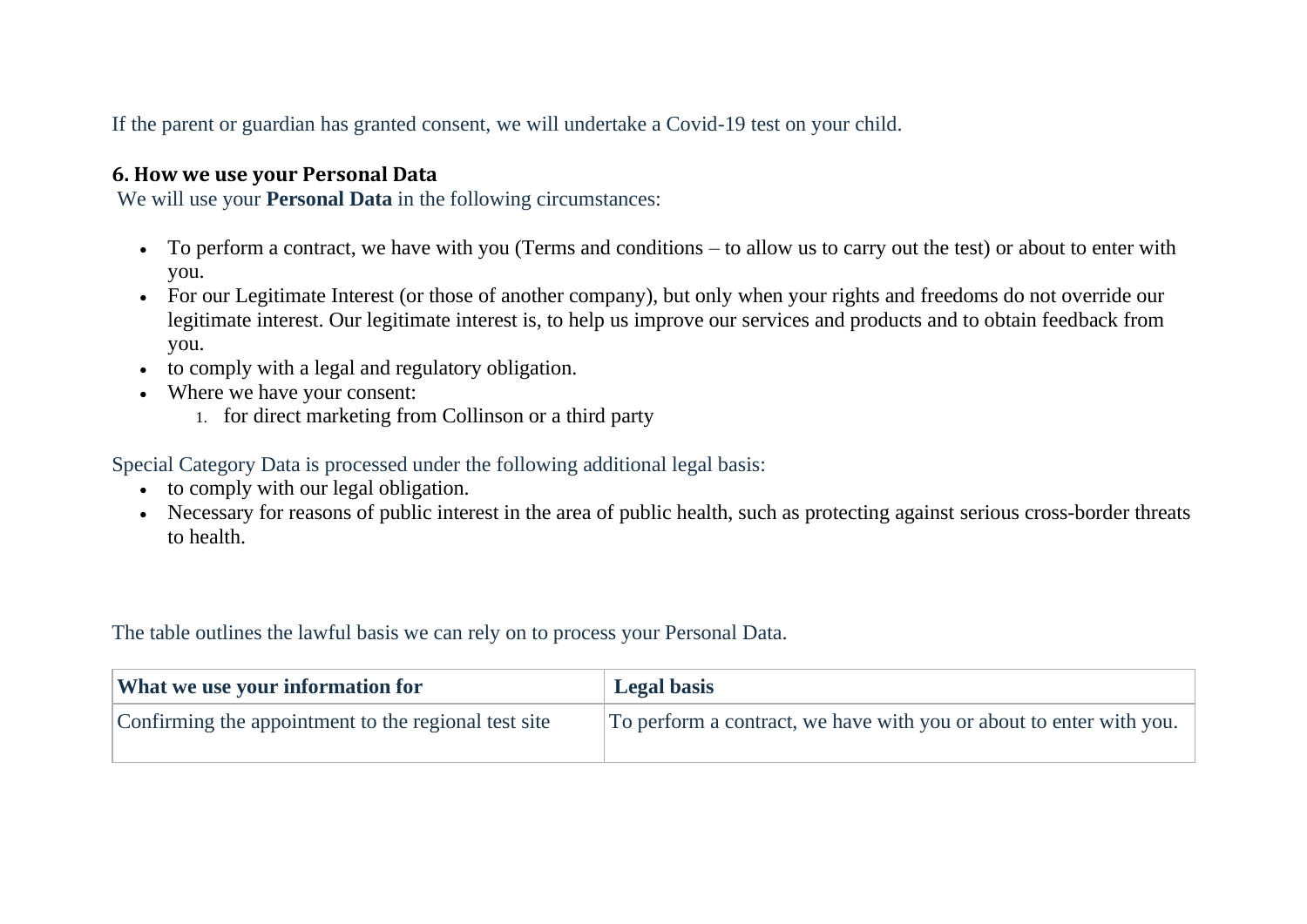| Performing a security and ID verification at the regional<br>test site                                                 | To perform a contract, we have with you or about to enter with you.                                                                                                                  |
|------------------------------------------------------------------------------------------------------------------------|--------------------------------------------------------------------------------------------------------------------------------------------------------------------------------------|
| Performing your test                                                                                                   | To perform a contract, we have with you or about to enter with you.                                                                                                                  |
| To process payment for the test                                                                                        | To perform a contract, we have with you or about to enter with you.                                                                                                                  |
| Receiving and processing your test                                                                                     | To perform a contract, we have with you or about to enter with you.                                                                                                                  |
|                                                                                                                        | To comply with our legal obligations                                                                                                                                                 |
| Sharing all results with UK Health Security Agency (if<br>you live in England) to help plan and respond to<br>COVID-19 | Necessary for reasons of public interest in the area of public health,<br>such as protecting against serious cross-border threats to health.                                         |
|                                                                                                                        | As of 22 November 2020, positive; negative and inconclusive test<br>results will be shared.                                                                                          |
| Provide access to Covid-19 Test results                                                                                | To perform a contract, we have with you or about to enter with you.                                                                                                                  |
| Respond to any enquiries from you regarding our service                                                                | To perform a contract, we have with you or about to enter with you.                                                                                                                  |
| Where we share your personal data and sensitive<br>personal data with regulators and governmental<br>agencies.         | To comply with our legal obligations<br>Necessary for reasons of public interest in the area of public health,<br>such as protecting against serious cross-border threats to health. |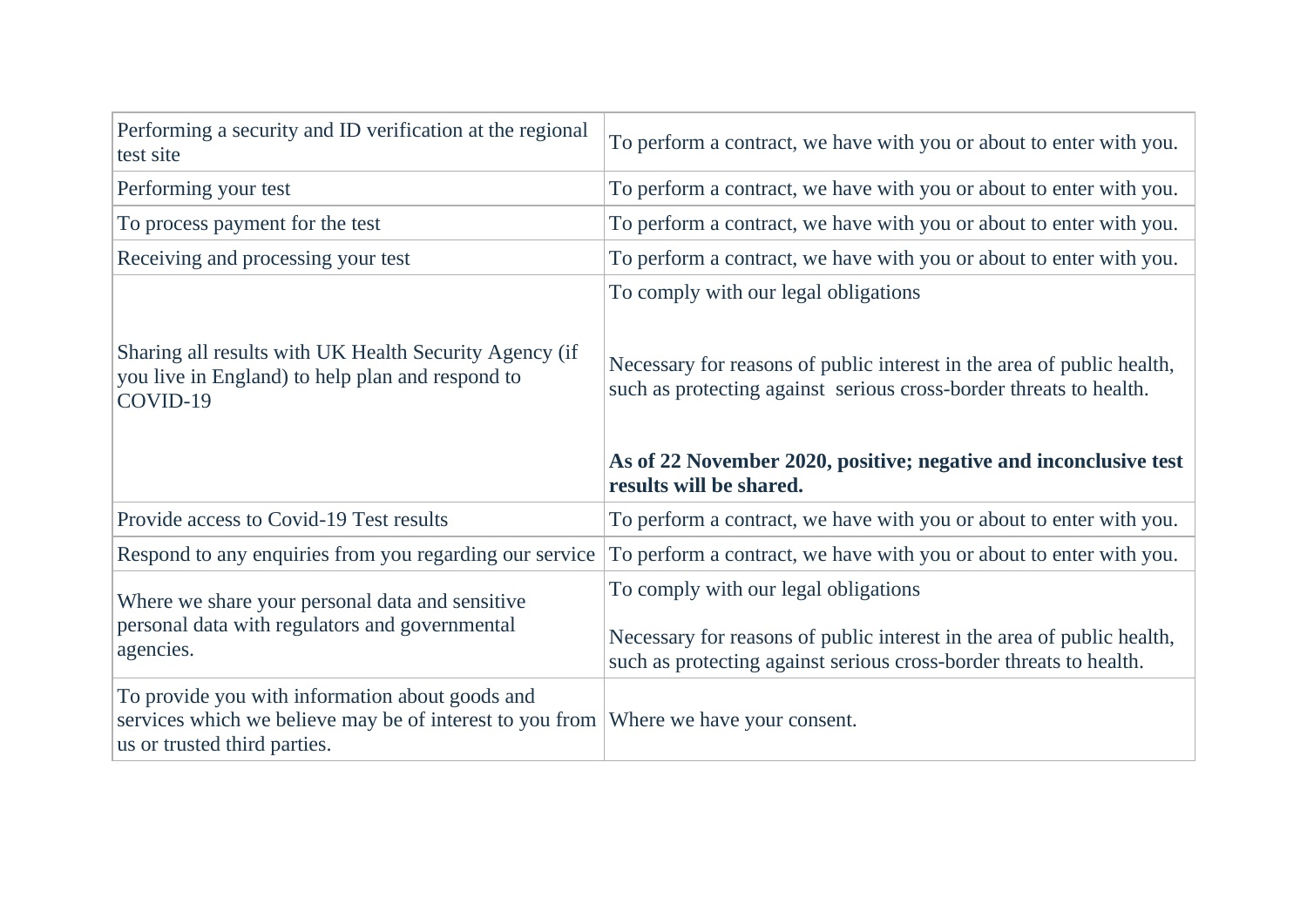| To provide you with access to our website and or our<br>mobile app.                                                                                                                                        | To perform a contract, we have with you or about to enter with you.               |
|------------------------------------------------------------------------------------------------------------------------------------------------------------------------------------------------------------|-----------------------------------------------------------------------------------|
| To help develop and improve our products, services and<br>the way in which we communicate with you, and to carry<br>out internal research and development that allows us to<br>better serve our customers. | <b>Legitimate Interest</b> to help understand how we can improve our<br>services. |
| To receive feedback from you to help us improve on our<br>product services                                                                                                                                 | <b>Legitimate Interest</b> to help understand how we can improve our<br>services  |
| To provide customer support services                                                                                                                                                                       | For the performance of a contract.                                                |

### **Other use**

- 1. We may also keep and use your Personal Data to comply with our legal obligations, resolve disputes, and enforce our agreements.
- 2. We may access, use and preserve your Personal Data to comply with law, in anticipation of litigation, or to protect our rights or property or those of third parties, even if your Personal Data is subject to a deletion request from you. We may also provide information to law enforcement or authorities to protect the safety of you, other users of our services or others.
- 3. *Sale, acquire, merger, or change of ownership.* If we merge with another company, or our equity securities or all or a part of our assets are sold to a third party, your **Personal Data** may be transferred to the buyer or successor entity. We will notify you and other users of any transfer to a different legal entity.

# **7. Marketing and your Personal Data**

WE do NOT sell your Personal Information. **Marketing within the Collinson Group**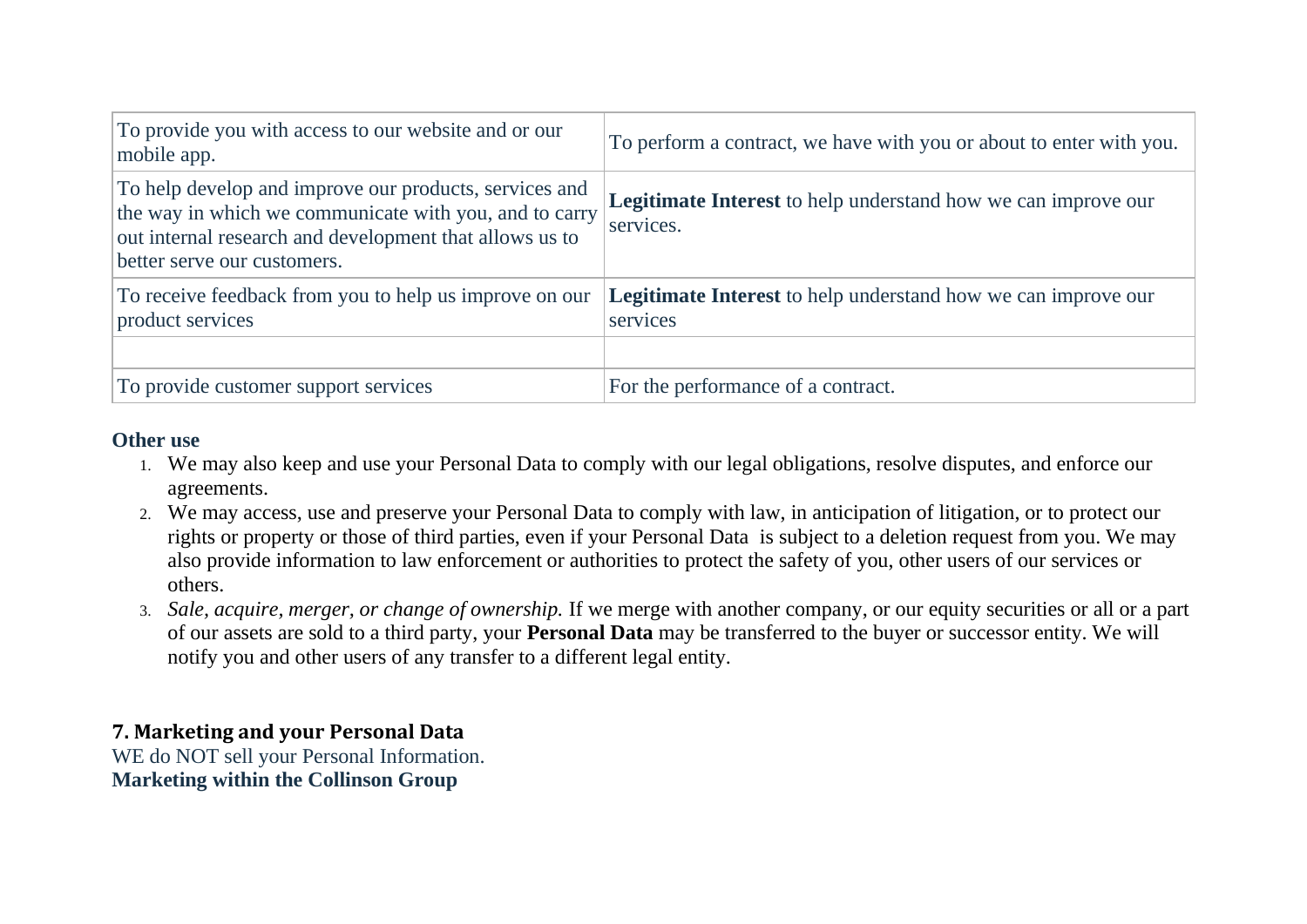We are part of the Collinson Group. If you consent to receive marketing from other companies within the Collinson Group, we will share your Personal Data with these companies so they can send you information about their products and services and any news that may be of interest to you. Each entity will be a separate Controller for the marketing they send to you and will handle your Personal Data, and any opt outs as set out in their Privacy Notice on their website.

### **Third Party Marketing**

With your consent we may share your information with selected third parties and partners outside the Collinson Group for marketing purposes. If you consent, we will share your Personal Data with these partners and third parties. They will handle your Personal Data, and any opt outs as set out in their Privacy Notice on their website.

### **Marketing on behalf of Third Parties**

With your consent we may send you updates and news about products and services on behalf of trusted third parties. When marketing on behalf of third parties all communications will come from us and we will not share your details with these carefully selected third parties for marketing purposes.

### **Opting out of Marketing**

Where you consent to receive communication for marketing purposes, you have the right to opt-out. You can opt-out of receiving marketing communication from us at any time by following the opt-out links or options in any marketing messages sent to you or by contacting us any time at **[dataaccess@collinsongroup.com.](mailto:dataaccess@collinsongroup.com)**

If you opt-out of marketing, you will stop receiving marketing from us within 8 days. Please note, this does not apply to service communication, market research or customer surveys or any other processing outside marketing.

If opting out of marketing by post, please expect 8 days for the marketing to stop.

Where you consent to receive marketing from our selected partners, third parties or companies within the Collinson Group we do not control the use of your Personal Data by these partners, third parties or Collinson companies. You should contact them directly to opt-out of receiving their marketing communications.

### **8. How we share your Personal Data**

We may share your Personal Data with the following types of companies (Controllers or Processors) for the reasons explained in section 6.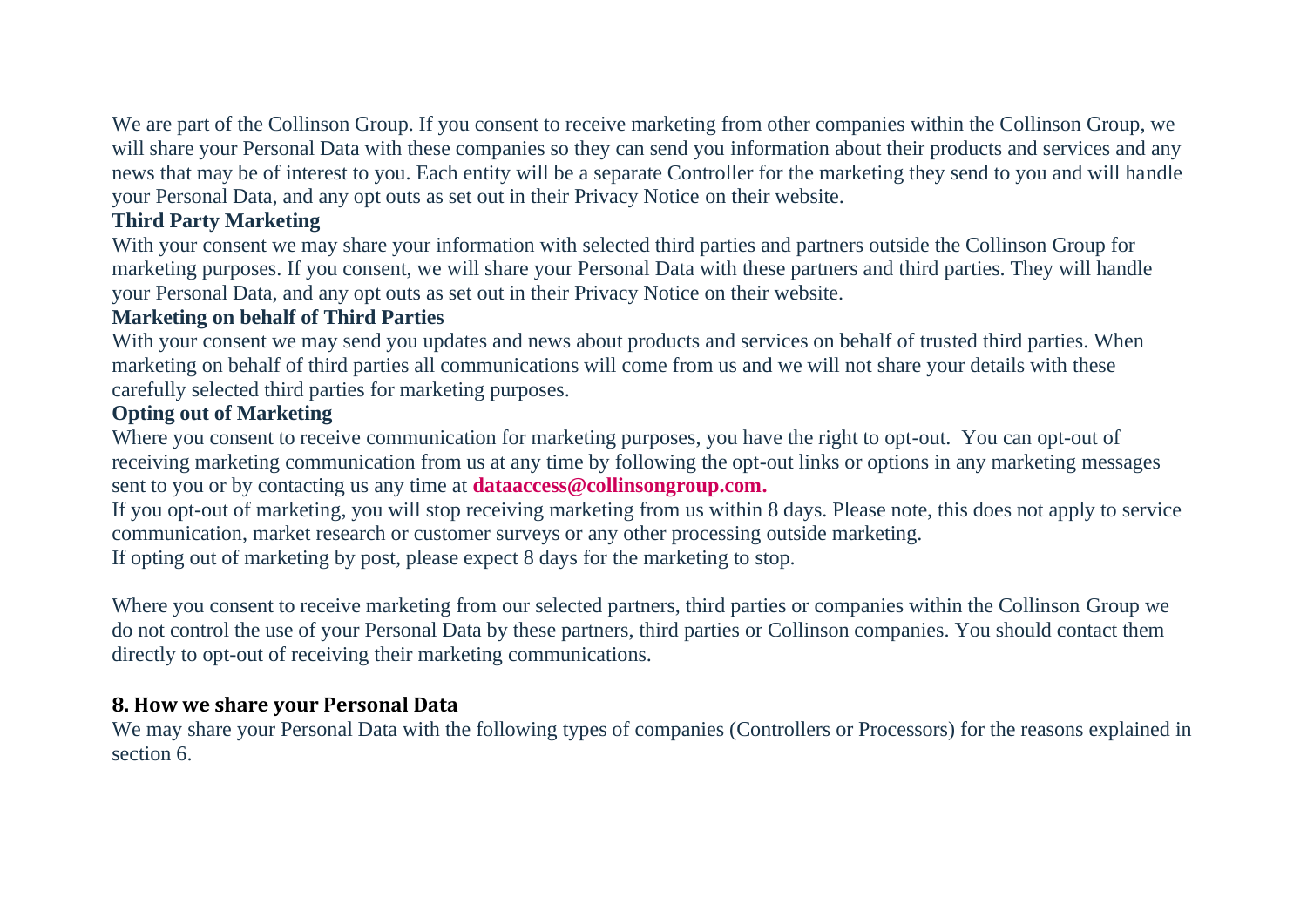Also, to help us deliver our services and provide the Covid test administration, we may share Personal Data with our medical practitioners who provide you with results of your Covid-19 test and analyse data from the Biotech laboratory. They will be under a duty of confidentiality and will handle your data securely.

Companies (Processors) we will share your Personal Data with include:

- 1. Our lab service providers. Prenetics, Circular one, Alpha bio labs, Randox
- 2. Our providers who host our websites or platform**.**
- 3. IT service providers, data disposal service providers and data storage service providers.
- 4. Companies within the Collinson Group acting as our processor, to help us provide our services to you e.g. our customer service function to handle your enquiries.

If we share your Personal Data with our Processors, we will have contracts with them to make sure they keep your data safe in line with Data Protection Law and this Privacy Notice.

Companies (Controllers) we will share your Personal Data with include:

- 1. Our payment service providers.
- 2. UK Health Security Agency. We must inform you that COVID-19, the disease caused by infection with SARS-CoV-2, is classified as a **NOTIFIABLE DISEASE** by the government of the United Kingdom. Therefore, we or our testing laboratory providers have a legal obligation to report any results for COVID-19 testing to UK Health Security Agency. From 22<sup>nd</sup> November 2020, both positive, negative and inconclusive test results will be shared. As such, you should be aware that all results for your COVID-19 testing, your personal information that is in our possession, will be sent toUK Health Security Agency, along with your COVID-19 testing result status. Your data will be transferred to UJ Health Security Agency using only the methods approved by the standard reporting protocols. Further details and information about notifiable diseases and reporting to UK Health Security Agency is available [here.](https://www.gov.uk/guidance/notifiable-diseases-and-causative-organisms-how-to-report.) Further details on how UK Health Security Agency uses, discloses and processes all personal data we share with them can be found in its privacy notice [here.](https://www.gov.uk/government/publications/phe-privacy-information)
- 3. Airline Carriers you are travelling with or the Airport where you have taken your test, for marketing purposes, where we have your consent. We may also share aggregated data or anonymised data for analytics or research purposes. No medical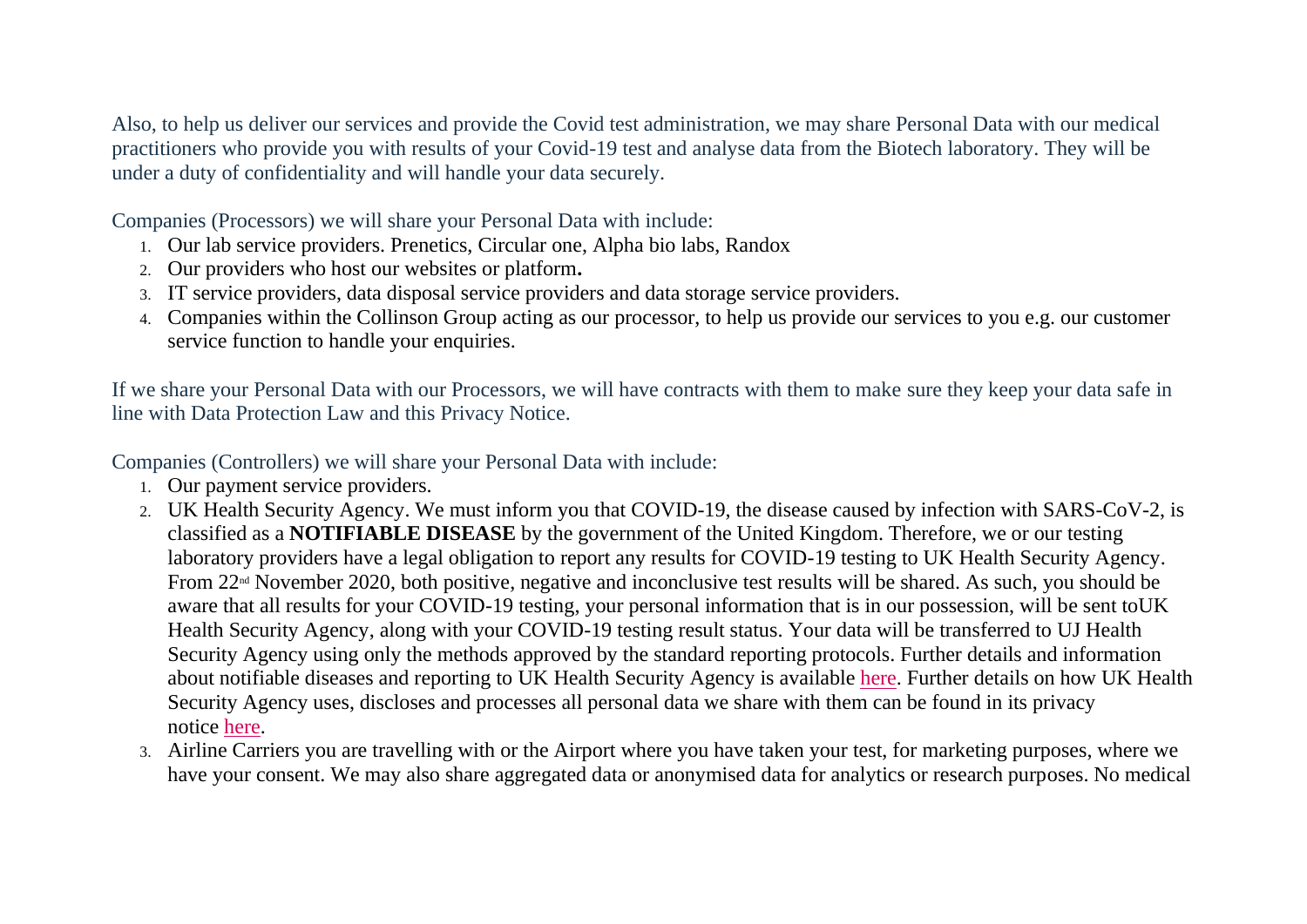data identifying an individual will be shared. Please read the respective Airport and Airline Carrier's Privacy Notice for information about how they will process your Personal Data.

- 4. Companies within the Collinson Group to offer you services or products, where we have your consent.
- 5. Other third parties outside the Collinson Group to offer you services or products, where we have your consent.
- 6. We may share your Personal Data with courts, law enforcement, and governmental authorities and other third parties if required by law, subpoena, a directive from a regulatory authority or as otherwise necessary to comply with legal requirements or to protect our rights or property or those of third parties.

Where we share your Personal Data with a Controller, we comply with Data Protection Laws. As Controllers, they will also have their obligations under data protection law they must meet.

If we have links to other sites promoting our partners and clients, please read their Privacy Notices on their website to see how they use your Personal Data. Our Privacy Notice will not cover their use of your Personal Data.

#### **9. International Transfer of your Personal Data**

We may send your data to countries outside the UK and the EEA (transfers outside the EEA include transfers to the UK), where different data protection laws may apply. These transfers will only happen when:

- we use service provider companies outside the UK or EEA;
- there is a legal or regulatory obligation; or
- we have your consent.

Where we transfer your data to a service provider company outside the UK or the EEA, we will implement safeguards so that your data continues to be protected. We protect your data by making sure:

- the country has adequacy protection approved by the European Commission or UK; or
- we conduct a security and data protection transfer assessment and implement measures and put an appropriate contract in place with approved UK or European Commission standard contractual clauses between the company and us.

## **10. Retention of your Personal Data**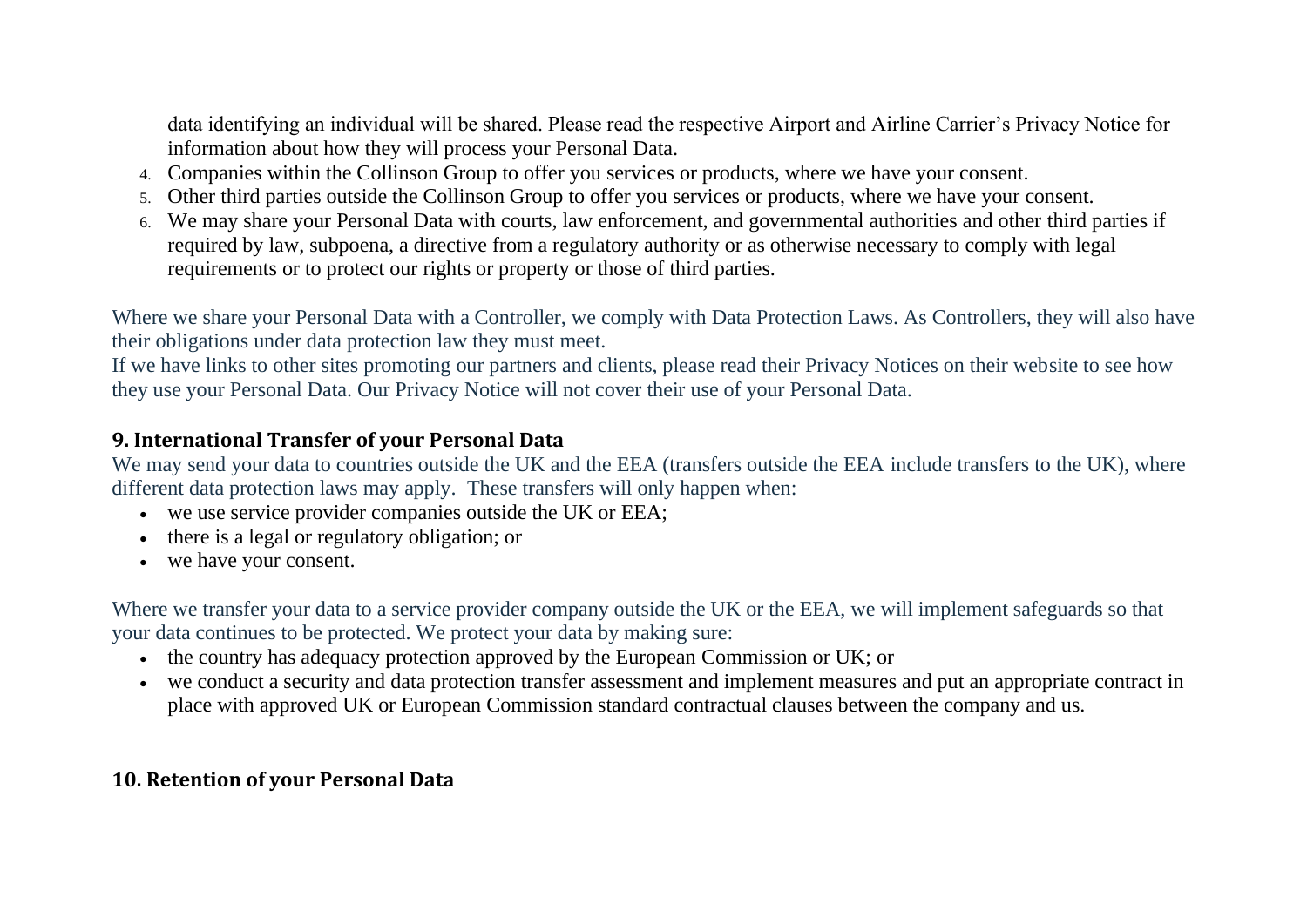We will not keep your data for longer than we need to and will only use your data for the purposes outlined in this Privacy Notice.

We may keep your data if we have a legal obligation to do so or to establish, exercise or defend a legal claim. In most circumstances, this means we will not keep your data for more than 7 years after the end of your relationship with us. Your swab samples will be securely discarded immediately after testing.

#### **11. Security of your Personal Data**

We use appropriate technical, organisational and administrative security measures to protect any information we hold in our records from loss, misuse, and unauthorised access, disclosure, alteration and destruction. We have written procedures and policies regularly audited, and the audits are reviewed at a senior level.

### **12. Your rights under Applicable Data Protection Law**

Under Applicable Data Protection Law, you may have certain rights. The table below outlines your rights. If you would like to request to exercise your rights, please email **[dataaccess@collinsongroup.com](mailto:dataaccess@collinsongroup.com)**. Your request will be reviewed and responded to as quickly as possible.

| Your rights:                             | <b>Meaning:</b>                                                                                                                                                                       |
|------------------------------------------|---------------------------------------------------------------------------------------------------------------------------------------------------------------------------------------|
| The right to object to the<br>processing | You have the right to object to the processing of your Personal Data in certain situations.<br>You have an absolute right to stop your Personal Data being used for direct marketing. |
| The right to information                 | You have the right to be informed whether and to what extent we process your data. E.g.<br>this Privacy Notice                                                                        |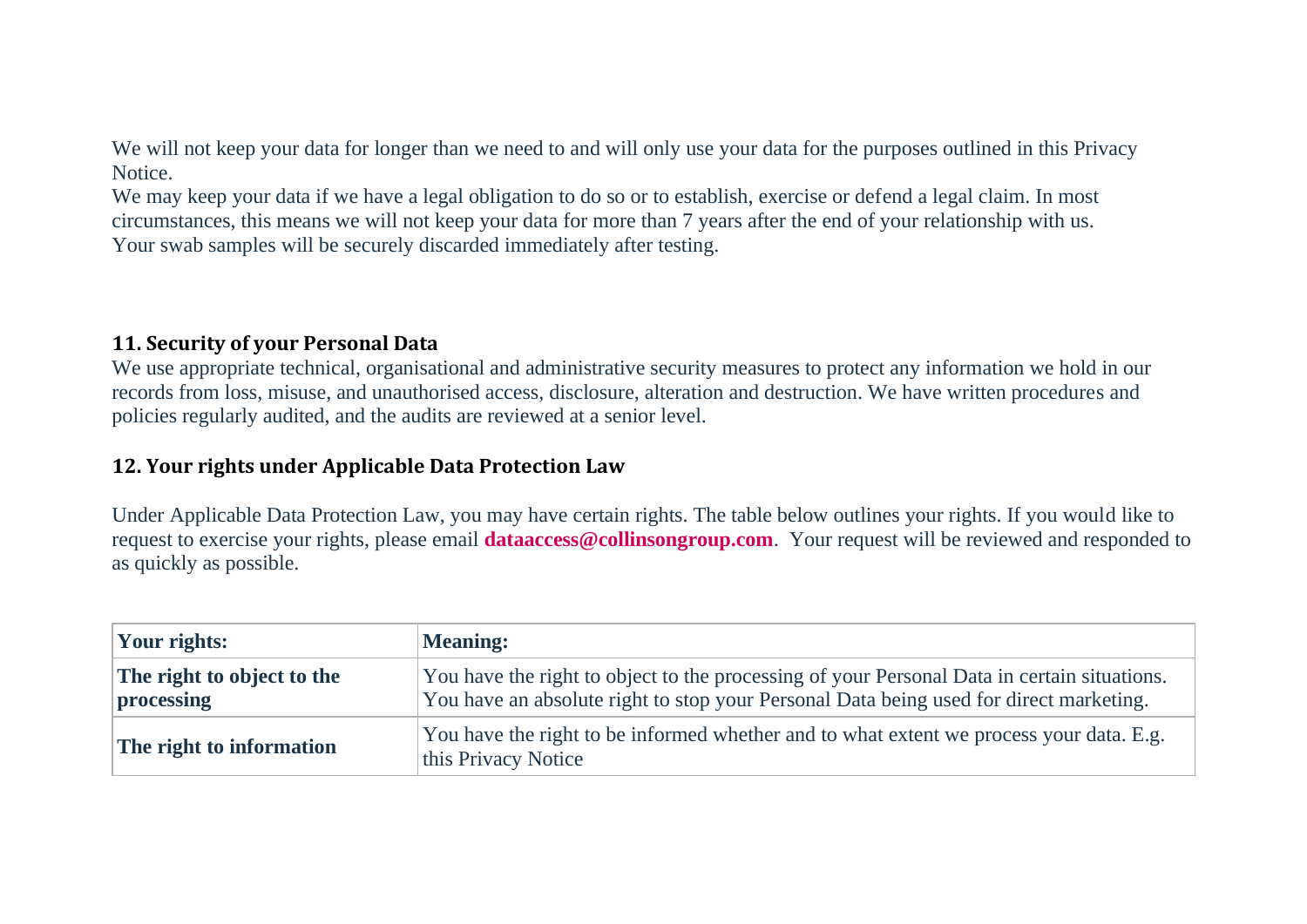| The right of access                                                      | You have the right to request access to your Personal Data we hold. You also have the<br>right to request a copy, and we will provide you with this unless legal exceptions apply.                                                                                                                                                                 |
|--------------------------------------------------------------------------|----------------------------------------------------------------------------------------------------------------------------------------------------------------------------------------------------------------------------------------------------------------------------------------------------------------------------------------------------|
| The right to rectification                                               | If the Personal Data that we process is incomplete or incorrect, you have the right to<br>request their completion or correction at any time.                                                                                                                                                                                                      |
| The right to Erasure (also<br>known as the "right to be<br>forgotten")   | You have the right to request we delete your Personal Data.<br>This is not an absolute right and only applies in certain circumstances, for example, we<br>cannot delete information if there is a legal or regulatory obligation on us to keep it.                                                                                                |
| The right to restrict the<br>processing                                  | You have the right to request that we restrict the processing of your Personal Data in<br>certain situations.                                                                                                                                                                                                                                      |
| The right to data portability                                            | You have the right to request that we provide your Personal Data to you in a machine-<br>readable format.<br>This right can only be used where the processing relies on your consent or contract and is<br>carried out by automated means.                                                                                                         |
| Your rights in relation to<br>automated decision making and<br>profiling | You have the right to object to decisions based exclusively on the automated processing of<br>your Personal Data.<br>We do not engage in profiling or any processing related to automated decision-making<br>activity.                                                                                                                             |
| The right to withdraw your<br>consent                                    | If your Personal Data is processed based on your consent, you have the right to withdraw<br>your consent at any time.<br>If you withdraw your consent, this will not affect the lawfulness of how we used your<br>personal data before you withdrew consent, and we will let you know if we can no longer<br>provide you with your chosen service. |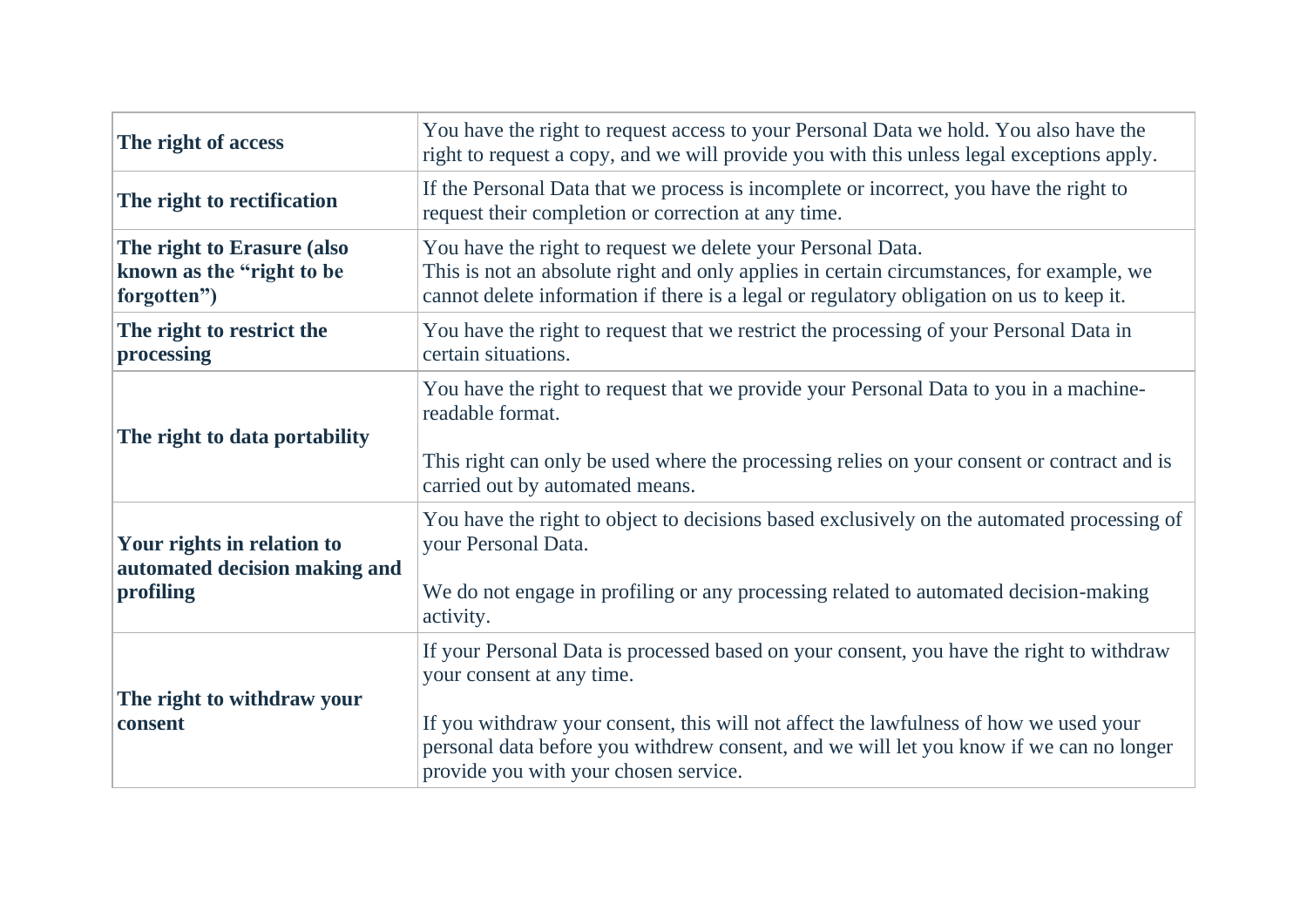We will keep a copy of your request. Further, we may charge a reasonable fee or refuse to act on your request if such a request is excessive, repetitive or manifestly unfounded.

If you make a request, where required, we will confirm your identity and ask you for more information to help us with your request.

We have one month from receiving your request (provided we verify your identity and have enough information to locate your data) to respond.

Please note that for a complex request, we may extend the one month by an additional two months. To exercise your rights please contact **[dataaccess@collinsongroup.com.](mailto:dataaccess@collinsongroup.com)**

#### **Making a complaint**

If you have any questions, concerns or complaints about this **Privacy Notice**, please contact **[dataaccess@collinsongroup.com.](mailto:dataaccess@collinsongroup.com)** If you are unsatisfied with our response, you can contact the UK's Supervisory Authority, the Information Commissioner at: Information Commissioner's Office Wycliffe House Water Lane Wilmslow Cheshire, United Kingdom SK9 5AF

Phone: 0303 123 1113 (local rate) or 01625 545 745 (national rate) If located within the EU you can also make a complaint to our lead supervisory authority in Malta at: Office of the Information and Data Protection Commissioner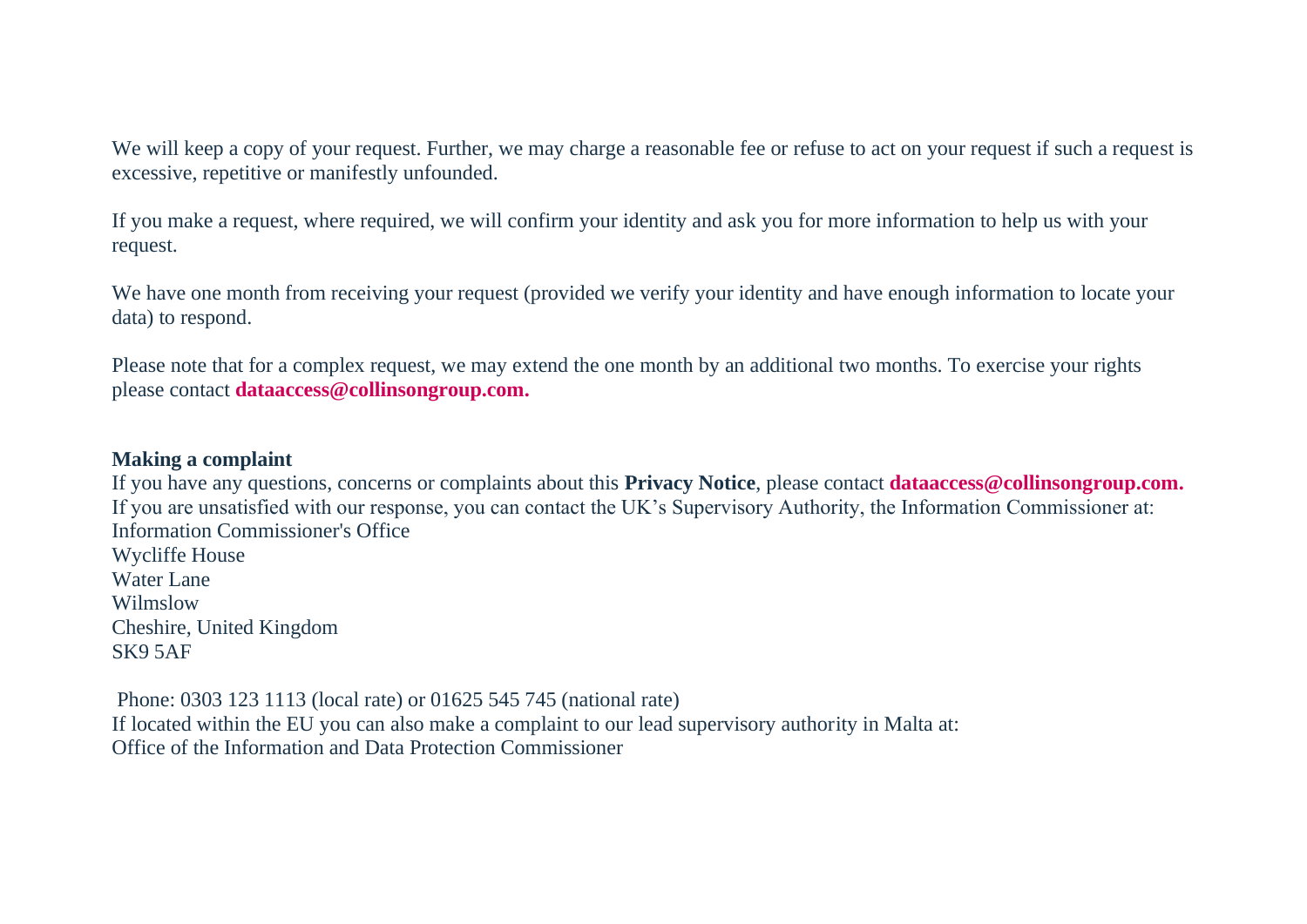Floor 2, Airways House, Triq Il-Kbira, Tas-Sliema SLM 1549, Malta

# **13. Updates to the Privacy Notice**

We keep our Privacy Notice under regular review, and we will make new versions available on our Privacy Notice page on our website. This Privacy Notice was last updated 24/02/2022.

## **14. Glossary**

| <b>Term</b>                           | <b>Definition</b>                                                                                                                                                                    |
|---------------------------------------|--------------------------------------------------------------------------------------------------------------------------------------------------------------------------------------|
| <b>Applicable Data Protection Law</b> | means all applicable worldwide legislation and regulation relating to data<br>protection and privacy including without limitation UK and European<br>Applicable Data Protection Law, |
| <b>Controller</b>                     | is a person(s) or company (either alone or jointly or in common with other<br>persons) who decides how Personal Data will be processed.                                              |
| <b>Criminal Data</b>                  | Data about criminal proceedings or convictions. Criminal Data should be<br>treated in the same way as Special Category Data.                                                         |
| <b>Legitimate Interest</b>            | Processing Personal Data for our activities and needs including providing you<br>with the best service and experience we can offer. We will balance its interests                    |